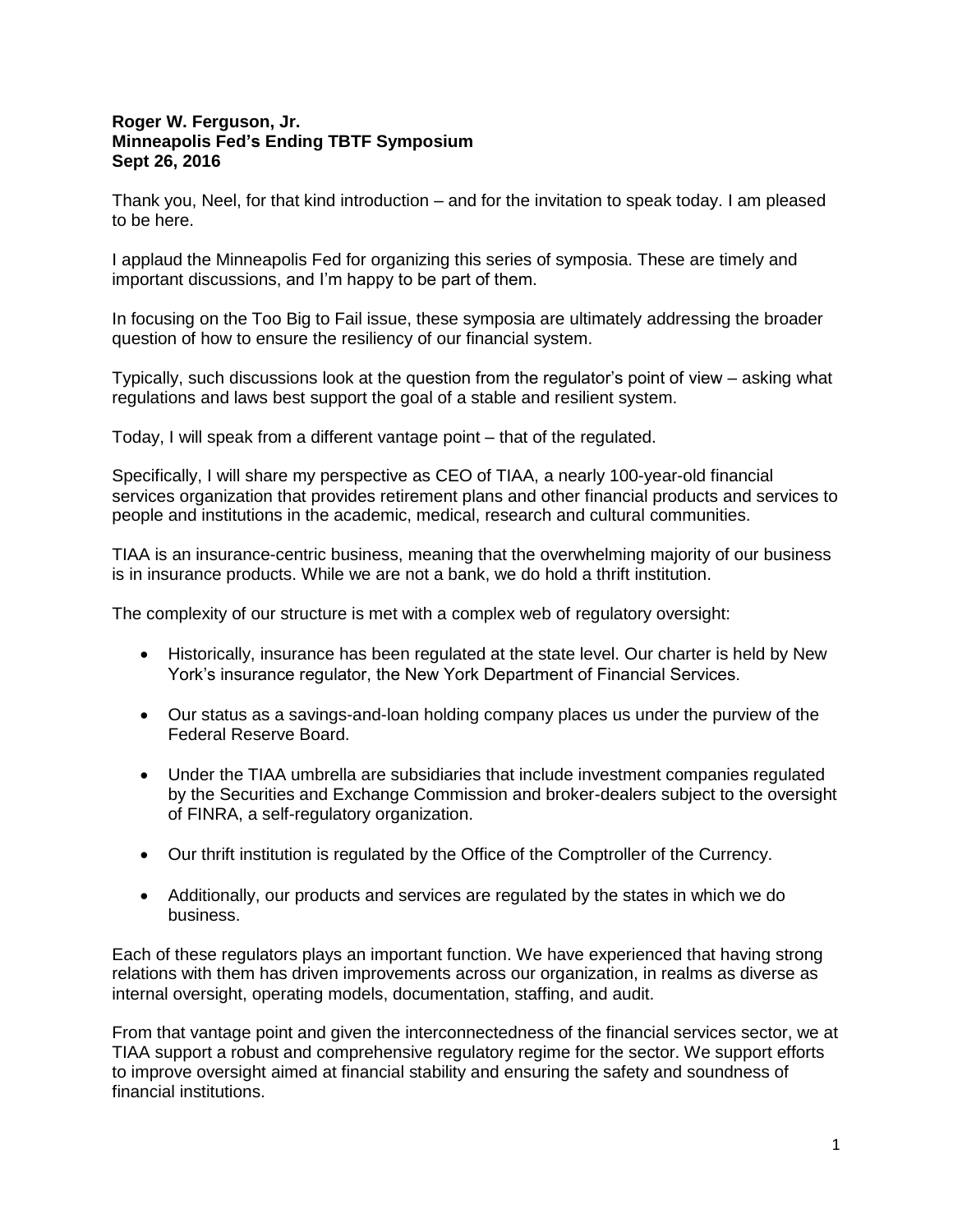But we analyze regulation through the prism of a firm predominantly engaged in insurance. Accordingly, we believe it's essential to ensure that regulators do not apply bank-centric frameworks to non-banks.

Rather, regulation should recognize that insurance-centric financial institutions like ours have very different businesses, roles, and structures than banks.

Often, though not always, the differences among institutions should drive distinctions in the regulatory approach.

Such a tailored approach is essential for maintaining our country's diverse financial services ecosystem of banks, insurance companies, asset managers, investment advisors, and brokerdealers.

In the natural world, we know that diverse ecosystems are stronger. They can better withstand and recover from all types of threats and disasters.

The same is true for our financial ecosystem. There too, diversity supports resilience, which after all is the ultimate goal of financial regulation.

Given that principle, TIAA has long been an active participant in the public policy debate – including around the events of 2008. We are committed to working closely with regulators, and that includes their work to ensure that failure in any one area of the system doesn't threaten the system itself.

None of us ever wants to return to the dark days of 2008 financial crisis.

In my view, our nation has made significant progress toward that goal. For instance:

- Reduced leverage (both on and off balance sheet), and increased capital requirements have stabilized the nation's largest banks and, as I'll discuss in a moment, the Fed is now tailoring capital standards for insurance-centric financial institutions.
- The derivatives market is far more transparent than it has ever been.
- The specter of "Too Big To Fail" has been targeted by the FDIC's single-point-of-entry strategy – and I know the Minneapolis Fed will also be proposing actions later this year as an outgrowth of these symposia.

To be sure, there is more to do. And as our nation strengthens our system of financial macroprudential regulation, it's important that regulations recognize and respect the distinctions among financial institutions – and in this way support the continued diversity of our financial ecosystem.

With that as the backdrop, my remarks today will cover three areas:

First, I'll discuss the fundamental differences between financial institutions that are banks and those that are insurance-centric – which I will just call insurers<sup>i</sup>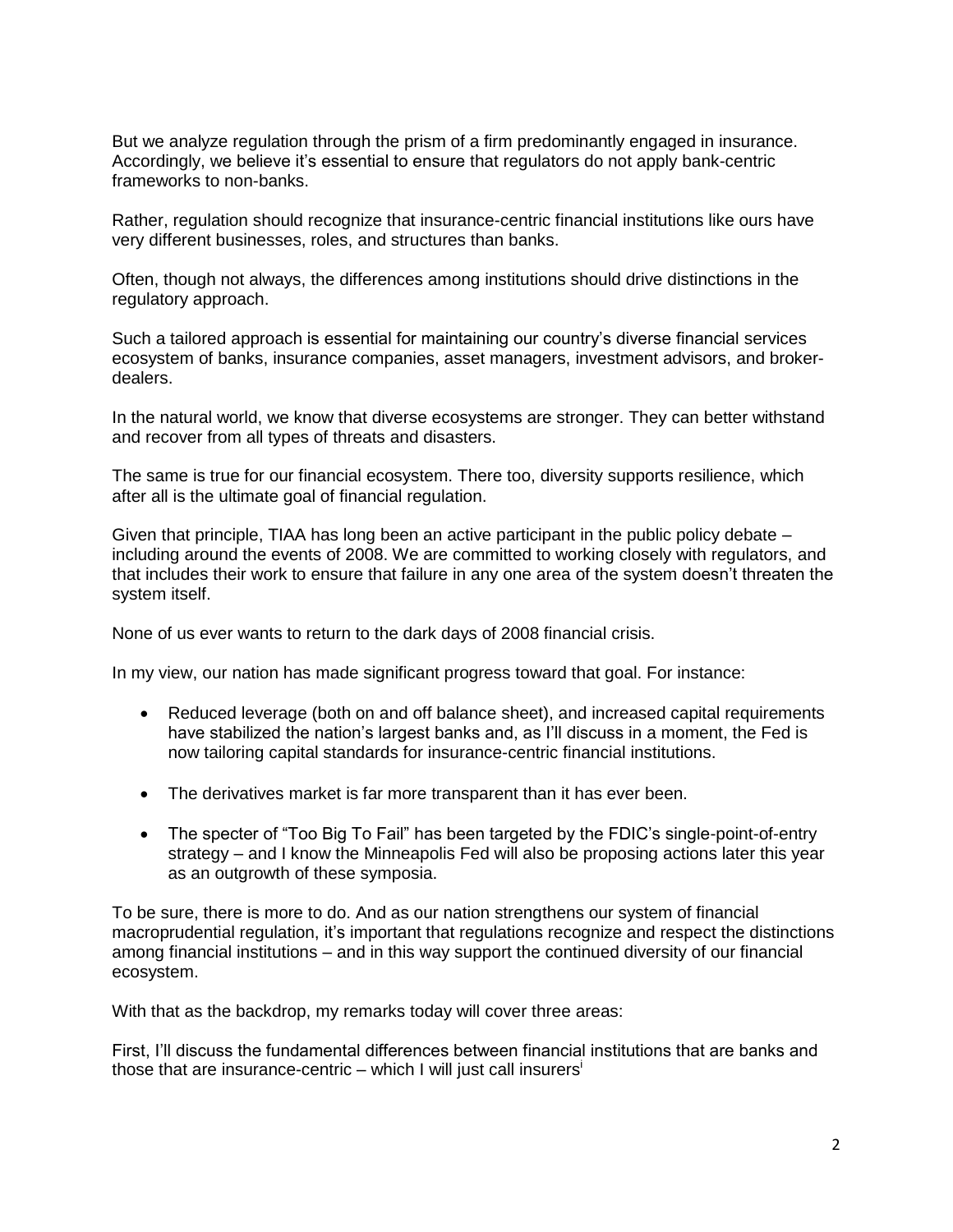Second, I'll outline three particular areas where banks and insurers require a different regulatory approach.

And finally, I'll highlight two areas that should be approached the same way for all types of institutions in the financial services sector.

I look forward to your questions and comments after my talk.

## **DIFFERENCES BETWEEN BANKS AND INSURERS**

My first point is that banks and insurers are very different businesses, with fundamentally different business models, balance sheets, revenue streams, and customer value propositions. These differences have significant implications for how each should be regulated.

Back in 1982, the president of the Minneapolis Fed, Jerry Corrigan, wrote an influential essay titled "Are Banks Special?" His essay answered that question in the affirmative, identifying the factors that distinguish banks from all other financial institutions.

Much has changed in banking since then, but banks' core business has not. Fundamentally, it remains lending and maturity transformation – connecting savers to borrowers.

Insurers have a different mandate. They enable consumers and businesses to reduce their exposure to risk. They do this through products like term life insurance, which protects against the risk of dying too soon, and annuities, which protect against the risk of outliving retirement savings.

There are five distinct features that make insurers different from banks:

- First, insurer's liabilities are typically stable and relatively illiquid.
	- $\circ$  Insurance products generally require that policyholders pay premiums in exchange for a legal promise that is often settled years in the future. These policy obligations are counted as liabilities on their balance sheets. Because they are predetermined, they tend to operate independently of the business cycle, since the payout schedule generally is not a function of economic conditions.
	- $\circ$  In contrast, banks count consumers' deposits as liabilities and these deposits can typically be accessed immediately by depositors.
- Second, insurance products serve long-term savings and asset protection goals goals that are fundamentally different from the typically short-term objectives of bank depositors.
- Third, because of their long-term liabilities, insurance companies invest for a longer duration than banks.
	- $\circ$  This affords insurers far greater freedom than banks to choose when to sell assets, or simply let assets mature.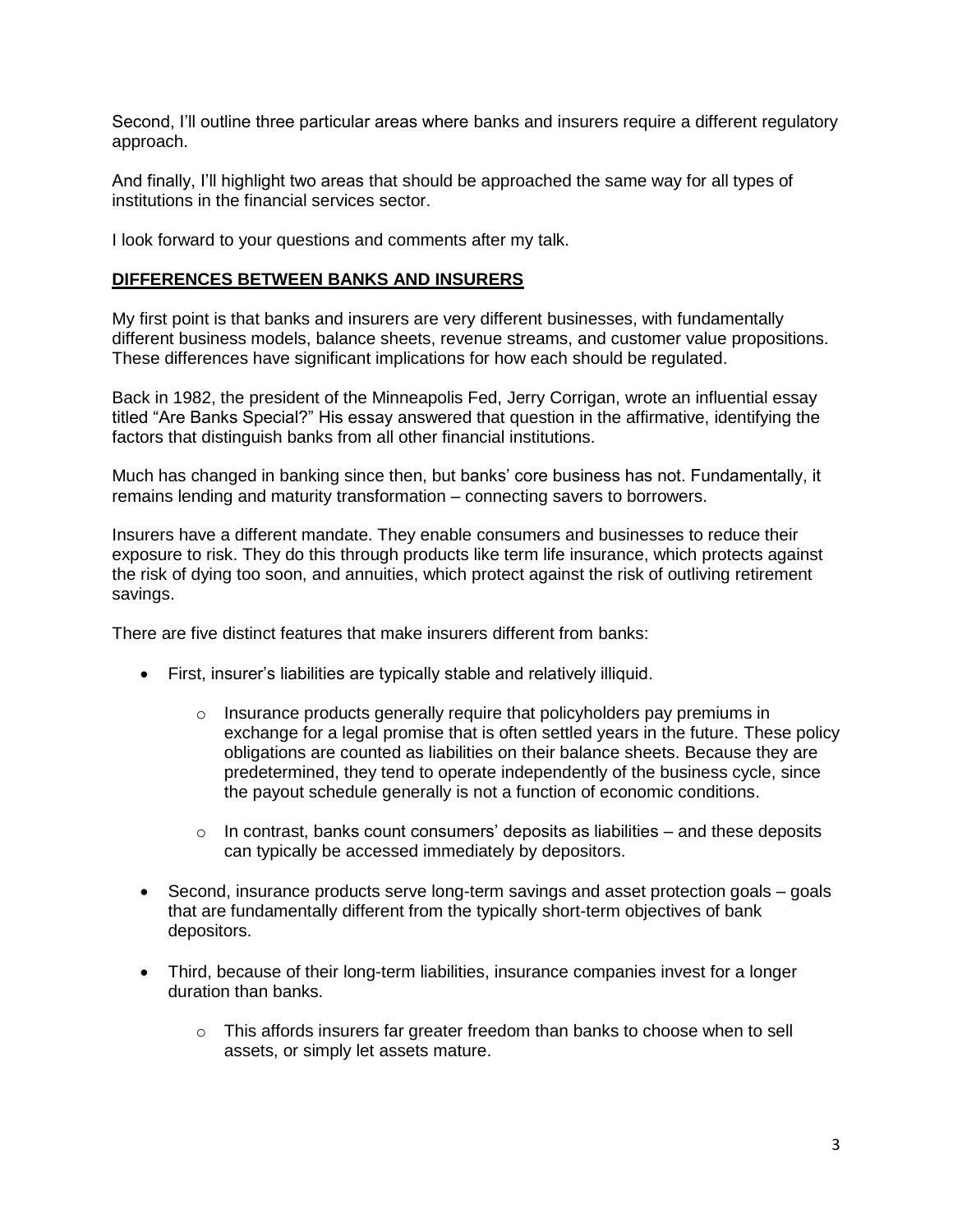- $\circ$  Insurers are unlikely to be forced to liquidate assets to satisfy short-term obligations in times of economic difficulty or market disruption, as is common among traditional banking entities.
- Fourth, the business of insurance is built on sound, well-tested, and proven principles of actuarial science. Reserves are based on assumptions that are reasonably conservative. They include provisions for the risk of unfavorable deviation from those assumptions, including mortality, interest rate changes, withdrawals, and expenses. Insurers apply this discipline to a large range of uncertain events in their long-dated portfolios.
- Fifth, insurance companies are a significant source of long-term, stable funding for the corporate, real estate, and governmental sectors of the economy. By contrast, banks can be considered primarily a source of short-term financing to these sectors.

# **3 AREAS THAT REQUIRE A TAILORED APPROACH**

With those differences in mind, I would now like to address three areas that warrant a different regulatory approach between banks and insurers.

#### The first area is capital standards.

Bank capital requirements should reflect the mismatch between short-term liability and longterm assets, which ultimately can create a "run risk."

By contrast, insurer capital requirements should focus on an insurer's claims-paying ability.

I'm pleased to say that the Fed now recognizes that a bank-centric approach to capital is not appropriate for insurers.

In June, the Fed released a blueprint regarding capital requirements for Fed-supervised institutions that are insurance-centric. That conceptual blueprint aims to ensure that insurers keep adequate capital to guard against insolvency or excessive borrowing during periods of market and economic turmoil.

The proposal adopts a "building block" approach that recognizes insurers' needs for long-term assets that match long-term guaranteed products.

The approach would aggregate existing capital requirements across a firm's different legal entities to arrive at a combined, group-level capital requirement. This would be subject to adjustments to ensure consistency across the regulatory capital frameworks of each legal entity.

The Fed has proposed to apply this building block approach to TIAA and the 11 other non-SIFI insurance companies that own a bank or thrift – and are thus subject to the Fed's oversight.

This is a welcome change from the Fed's initial approach, which would have mandated that insurers follow rules along the lines of bank-centric Basel III capital measures. The problems would have been significant:

• Imposing a capital framework that was designed to address the maturity mismatch inherent to banking would have created an investment portfolio construction challenge for insurers where none previously existed.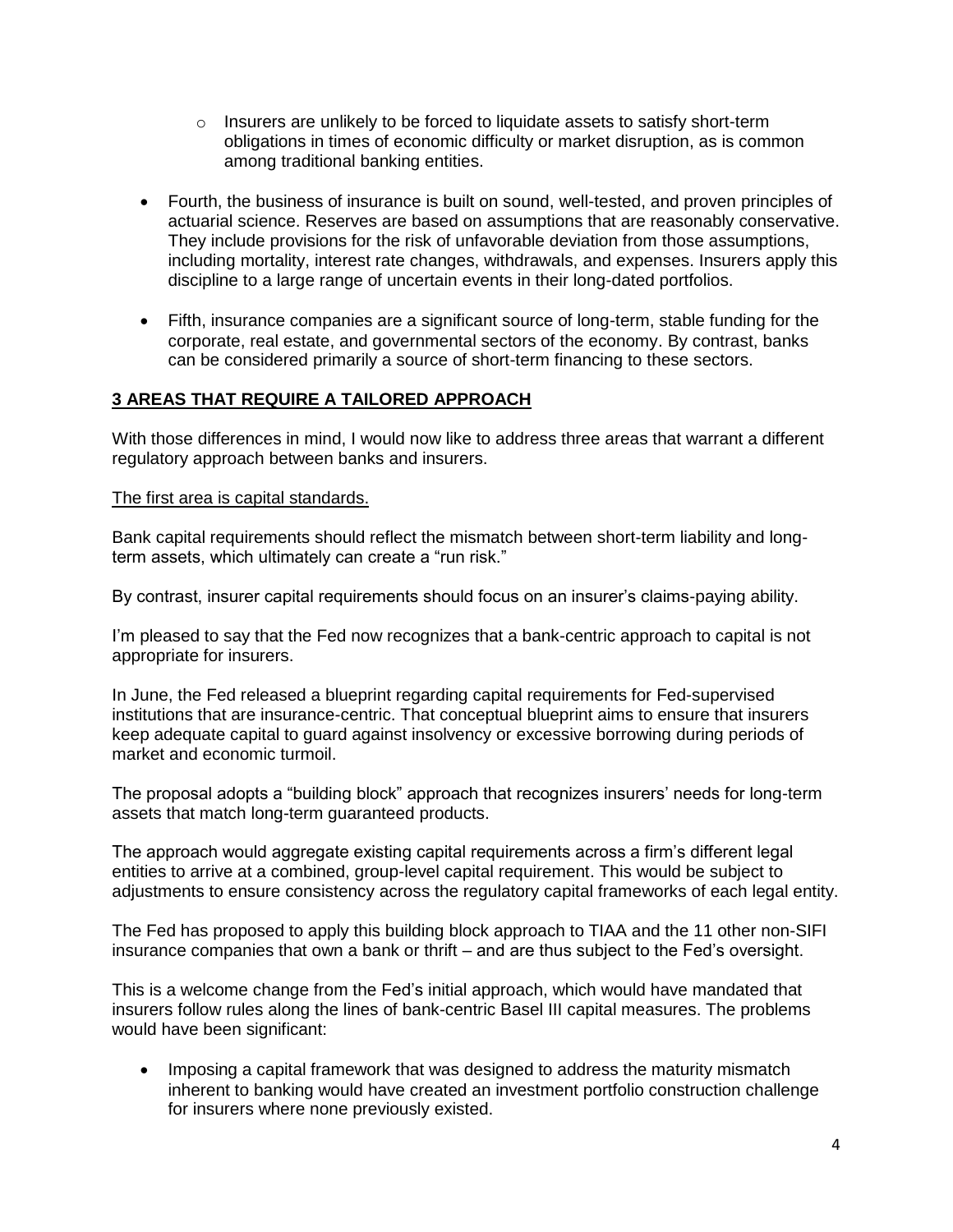- It would have required insurers to hold unnecessary and inefficient levels of capital.
- It would likely have encouraged insurers to modify certain practices and strategies that would be detrimental to their core activities and stability.
- Together, these issues would have created a competitive disadvantage for Fedregulated insurers relative to peer companies that are not Fed-regulated.
- Further, the approach would have created regulatory confusion by layering bank-centric capital and accounting standards at the federal level onto existing insurance standards enforced at the state level.

Fortunately, Congress enacted a statutory clarification, and extensive consultation between the industry and the Fed's experts cleared the path for great progress.

#### The second area that requires a different approach is stress testing.

Because banks and insurers have fundamentally different business models, the nature and structure of how risk manifests itself is different for each.

Banks manage risk by diversifying to avoid overexposure to any one set of risk factors. Insurers manage risk by aggregating it and matching the duration of their assets and liabilities.

Since the drivers of risk differ for banks and insurers, their stress testing frameworks must differ too.

You wouldn't use a ruler to measure the volume of a container of water. In the same way, it would be unwise to try to stress test a financial institution using metrics that fail to account for the fundamental economic characteristics that guide its activities.

Again, the distinctions between insurers and banks are significant.

Insurance companies largely use statutory accounting as a stress-testing framework, and insurance products include, in many cases, long-dated time horizons and risks that may include minimum interest rate guarantees, mortality or longevity risks, and policyholder behavior risks in addition to economic and financial risks.

For insurance-centric firms, a substantial amount of liabilities are typically illiquid, and thus less prone to liquidity risk. Stated differently, illiquid liabilities are a risk mitigant.

In contrast, banks' stress tests must focus on issues like credit risk in commercial lending and "run-on-the-bank" scenarios to ensure that banks have enough liquidity to survive a crisis.

These types of measures are much less relevant and useful in evaluating insurers' ability to withstand economic stress.

As I've stated before, insurers *provide* liquidity – and the issue they face is solvency.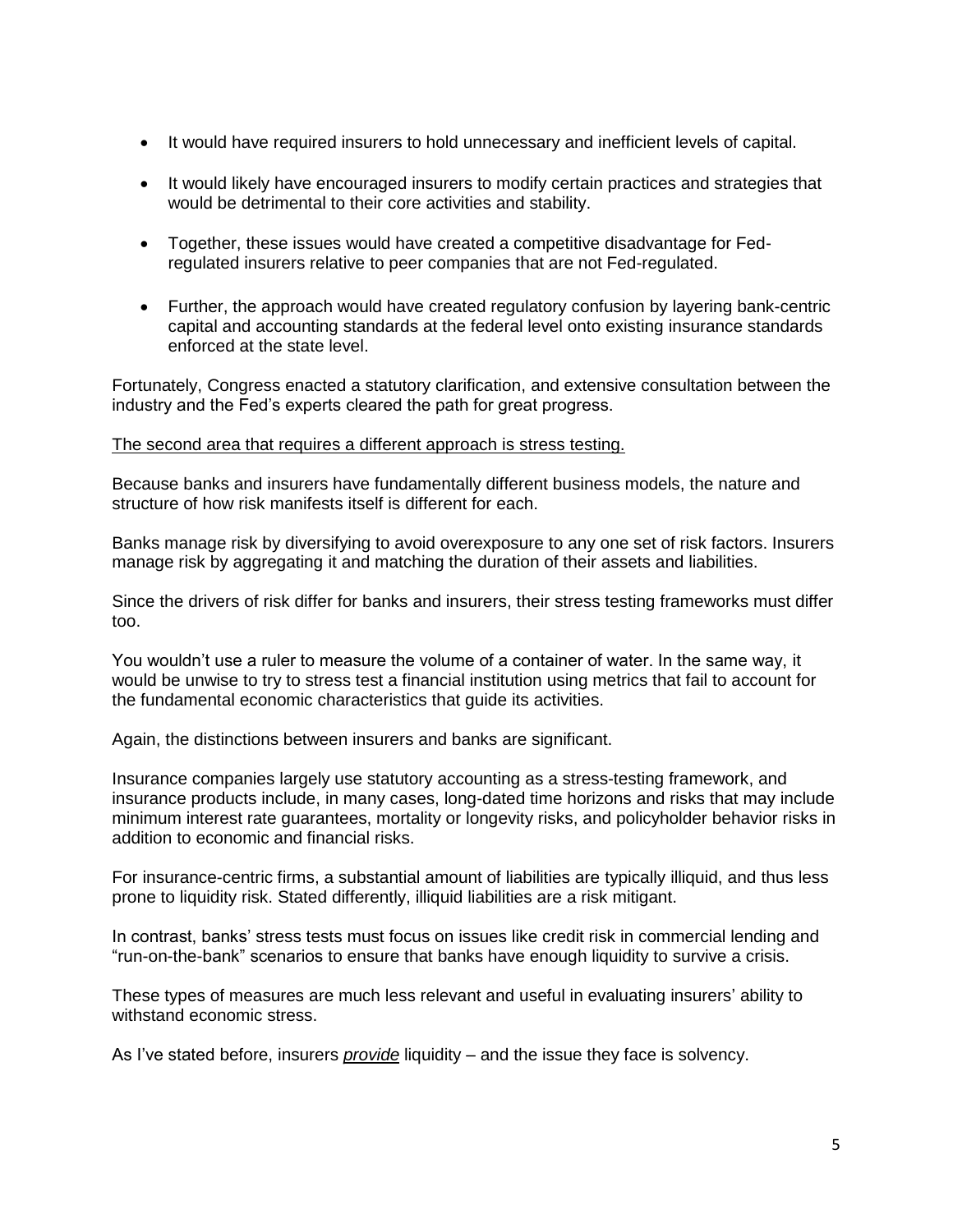Note that the Comprehensive Capital Analysis and Review regulatory stress testing framework for banks has just a 13-quarter time horizon. By contrast, insurance-centric firms can have a significant amount of payout annuity liabilities that extend for 50 or more *years*.

## The third area that requires a different approach is the consideration of SIFI designation.

The issue of systemic risk is inherently different between banks and insurers.

As I have mentioned, banks must mitigate liquidity risk – in other words guard against a bank run. The concern about insurers is focused on their ability to fulfill their long-term promises to policyholders.

And so when the FSOC considers insurers for SIFI designation, the process should be tailored to take into account actual systemic risks posed by insurance companies.

The FSOC should acknowledge a few key points:

- The balance-sheet structure of insurers is economically stable.
- The matching of assets and liabilities means that insurers are not faced with "fire sales" of assets and disintermediation risk that can destabilize the system as in the case of banks.
- And in difficult times, insurers provide liquidity while banks take liquidity.

The reality is that traditional insurance itself is not systemically risky. And unlike banks, the size of an insurer is hardly a good proxy for the potential for causing systemic risk.

In this regard, TIAA supports congressional efforts to bring more transparency to the SIFI designation process for nonbanks.

And as a significant asset manager, we are particularly sensitive about the potential move to designate individual asset managers or funds as SIFIs.

TIAA believes that in the case of asset managers, an activities-based approach is an exceedingly more effective means of addressing risk.

In our view, the SEC already has the expertise and regulatory tools necessary to take on this task. In fact, the SEC is considering new rules for the industry on areas as diverse as data collection, liquidity risk management, derivatives use, stress testing, and transition planning.

A final point on the issue of systemic risk.

Business and risk model diversification is an important element in reducing systemic risk. Actions that increase the correlation of different companies' business and risk models will tend to increase systemic risk.

That's another concern with bank-centric regulations being imposed on insurers.

Regulations that encourage the synchronization of the investment and risk management models of banks and insurers will increase their correlation – and reduce systemic resiliency.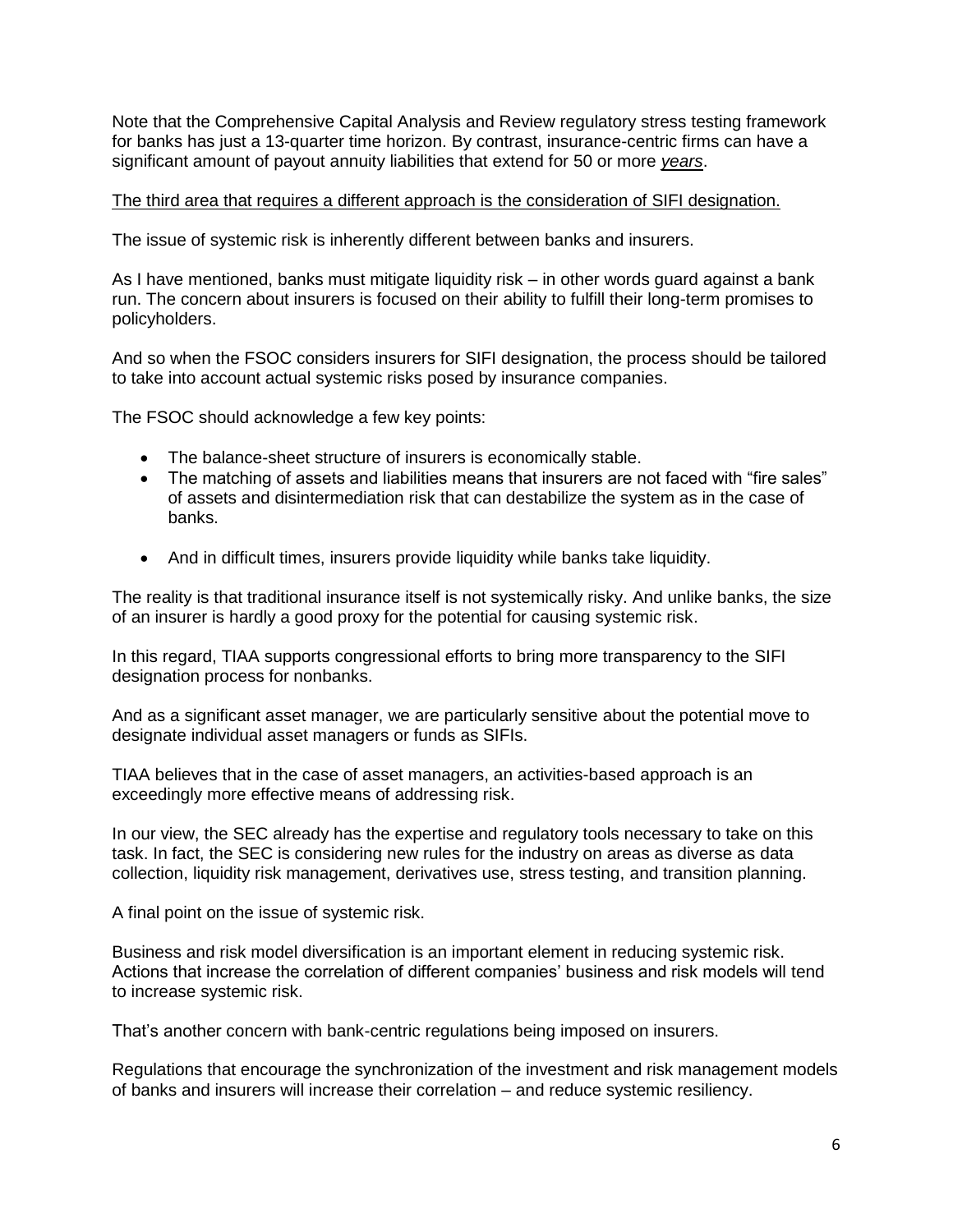## **TWO AREAS THAT WARRANT THE SAME APPROACH**

I will now briefly address two areas that should be approached the same way across the financial services sector.

#### The first is risk management

As is abundantly clear, lax risk management was among the key drivers of the 2008 financial crisis.

Since that time, the financial services sector has made many improvements in risk measurement, risk management, and oversight. Many firms – both banks and insurers – have increased board engagement around risk, bolstered their risk leadership and infrastructure, and improved the link between risk management and strategy.

Such progress is welcome. But there's more to be done.

Strong enterprise-wide risk management is essential, and it takes an unwavering commitment in the face of a constantly changing economic, political, and market environment.

Firms should endeavor to continue building strong risk management cultures. They must effectively incorporate good risk management into decision-making processes at every level. Management, the board, and business units should all be aligned around risk policies, processes, and strategies.

The second area that demands a common approach involves how the financial services sector serves individuals.

We at TIAA believe that all financial firms should place their customers' best interests at the center of what they do.

At TIAA, putting the customer first has always been one of our core values. So we have been supportive of the Department of Labor's Fiduciary Rule, which was finalized in April.

When it is implemented, the rule will make "putting the customer first" an industry standard for retirement savers.

It will also fundamentally overhaul ERISA's fiduciary paradigm, ushering in the most significant changes in a generation to ERISA financial services regulation.

One of the most important aspects of this rule relates to IRA rollovers.

It will make individualized distribution advice – including whether to roll over from a defined contribution plan or another IRA – subject to the same fiduciary standard as all other investment advice. This will ensure that rollover discussions are always in the customers' best interest.

We commend and support the DOL's efforts.

## **CONCLUSION**

I will close now with a recap of what I've discussed today: